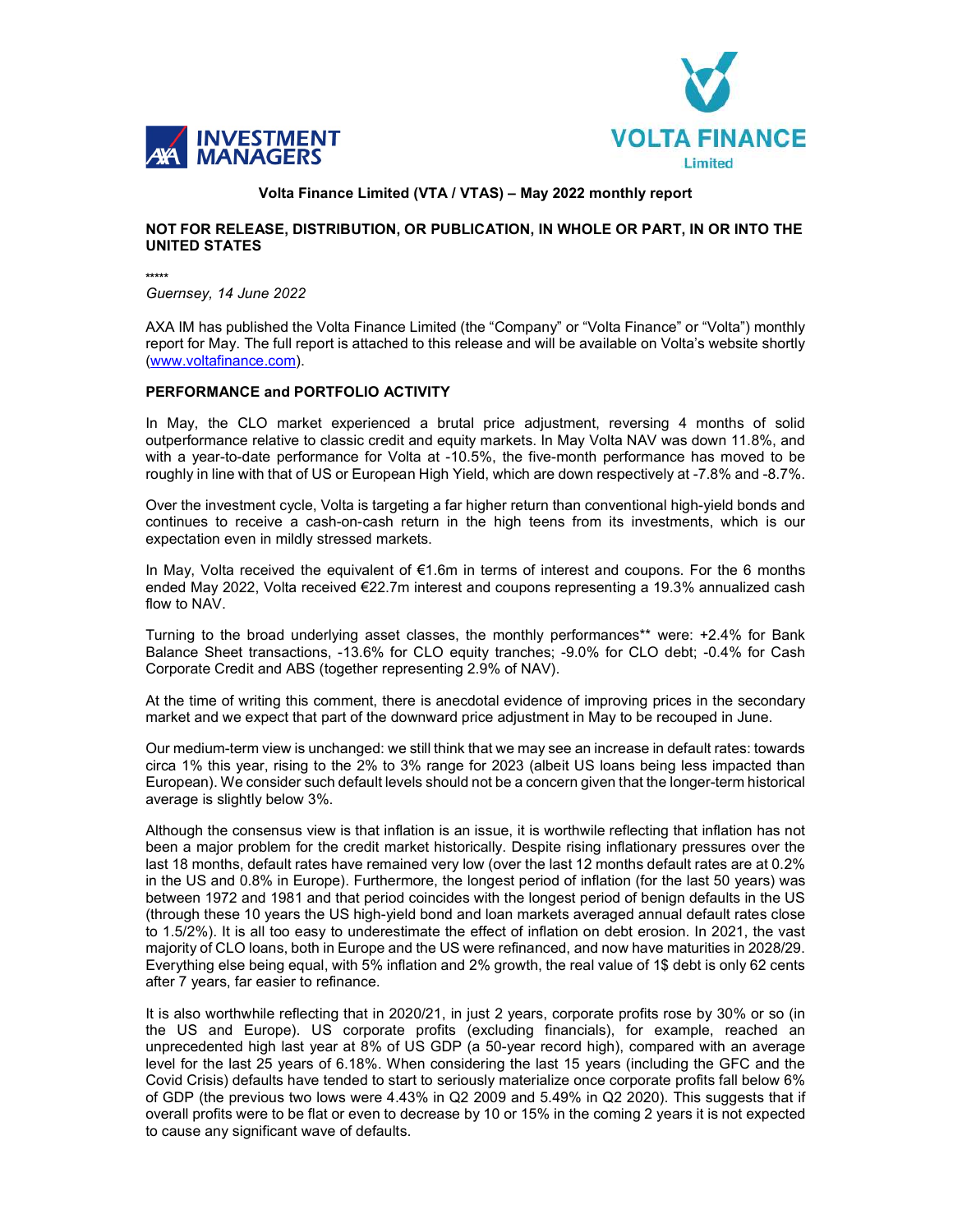



**Limited** 

Looking ahead to the next few quarters, we do not believe that there are any signs that Volta is likely to suffer from a diversion of cash flows from its CLO Equity positions. Indeed, Volta cashflows have been increasing every month for the last 4 months (measured as the rolling 6-month cashflows to avoid seasonality). Receiving a continuing high level of cash flows should allow us to take advantage of opportunities arising from the current market environment while maintaining the payment of a steady quarterly dividend.

As at the end of May 2022, Volta's NAV was €233.0m or €6.37 per share.

\*It should be noted that approximately 4.0% of Volta's GAV comprises investments for which the relevant NAVs as at the monthend date are normally available only after Volta's NAV has already been published. Volta's policy is to publish its NAV on as timely a basis as possible to provide shareholders with Volta's appropriately up-to-date NAV information. Consequently, such investments are valued using the most recently available NAV for each fund or quoted price for such subordinated notes. The most recently available fund NAV or quoted price was 3.4% as at 30 April 2022 and 0.6% as at 31 March 2022.

\*\* "performances" of asset classes are calculated as the Dietz-performance of the assets in each bucket, taking into account the Mark-to-Market of the assets at period ends, payments received from the assets over the period, and ignoring changes in crosscurrency rates. Nevertheless, some residual currency effects could impact the aggregate value of the portfolio when aggregating each bucket.

# **CONTACTS**

### For the Investment Manager

AXA Investment Managers Paris Serge Demay serge.demay@axa-im.com +33 (0) 1 44 45 84 47

Company Secretary and Administrator

BNP Paribas Securities Services S.C.A, Guernsey Branch guernsey.bp2s.volta.cosec@bnpparibas.com +44 (0) 1481 750 853

## Corporate Broker

Cenkos Securities plc Andrew Worne Daniel Balabanoff +44 (0) 20 7397 8900

#### \*\*\*\*\*

#### ABOUT VOLTA FINANCE LIMITED

Volta Finance Limited is incorporated in Guernsey under The Companies (Guernsey) Law, 2008 (as amended) and listed on Euronext Amsterdam and the London Stock Exchange's Main Market for listed securities. Volta's home member state for the purposes of the EU Transparency Directive is the Netherlands. As such, Volta is subject to regulation and supervision by the AFM, being the regulator for financial markets in the Netherlands.

Volta's investment objectives are to preserve capital across the credit cycle and to provide a stable stream of income to its shareholders through dividends. Volta seeks to attain its investment objectives predominantly through diversified investments in structured finance assets. The assets that the Company may invest in either directly or indirectly include, but are not limited to: corporate credits; sovereign and quasi-sovereign debt; residential mortgage loans; and, automobile loans. The Company's approach to investment is through vehicles and arrangements that essentially provide leveraged exposure to portfolios of such underlying assets. The Company has appointed AXA Investment Managers Paris an investment management company with a division specialised in structured credit, for the investment management of all its assets.

### \*\*\*\*\*

#### ABOUT AXA INVESTMENT MANAGERS

AXA Investment Managers (AXA IM) is a multi-expert asset management company within the AXA Group, a global leader in financial protection and wealth management. AXA IM is one of the largest European-based asset managers with 2,460 professionals and €887 billion in assets under management as of the end of December 2021.